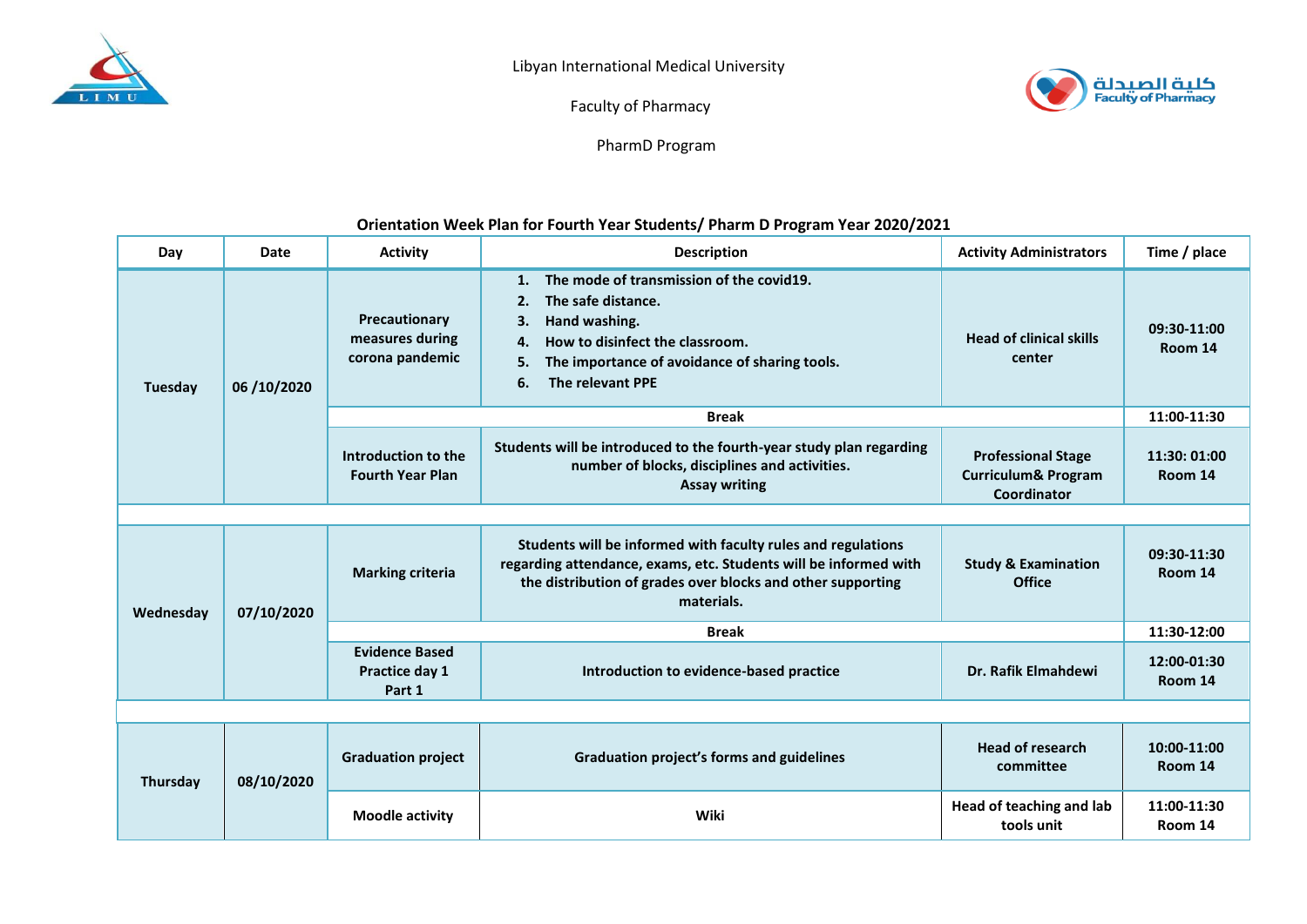



Faculty of Pharmacy

PharmD Program

|                                                                          |            | <b>Graduation project</b>                                | Students meet their supervisors and research team                                    | <b>Graduation Project</b><br><b>Research Team</b>                          | 11:30-12:30<br>Room 14 |  |  |  |  |
|--------------------------------------------------------------------------|------------|----------------------------------------------------------|--------------------------------------------------------------------------------------|----------------------------------------------------------------------------|------------------------|--|--|--|--|
| Saturday 10/10/2020 assignment 1 submission deadline 10/10/2020 11:59 pm |            |                                                          |                                                                                      |                                                                            |                        |  |  |  |  |
| Saturday                                                                 | 10/10/2020 | <b>Essay Writing</b>                                     | Students should learn the rules of answering Essay Questions in<br>their final exams | <b>Professional Stage</b><br><b>Curriculum&amp; Program</b><br>Coordinator | 09:00-10:00<br>Room 14 |  |  |  |  |
|                                                                          |            | <b>Evidence Based</b><br>Practice day 1<br>Part 2        | Formulating a clinical question.                                                     | Dr. Rafik Elmahdewi                                                        | 10:00-11:00<br>Room 14 |  |  |  |  |
|                                                                          |            | <b>Break</b>                                             |                                                                                      |                                                                            | 11:00-11:30            |  |  |  |  |
|                                                                          |            | <b>Evidence Based</b><br><b>Practice Day 2</b><br>Part 1 | Searching the literature for scientific evidences.<br>Lecture                        | Dr. Rafik Elmahdewi                                                        | 11:30-01:30<br>Room 14 |  |  |  |  |
|                                                                          |            |                                                          |                                                                                      |                                                                            |                        |  |  |  |  |
| Sunday                                                                   | 11/10/2020 | <b>IPPE</b>                                              | <b>Introductory Pharmacy Practice Experience (IPPE)</b>                              | Faculty's vice dean                                                        | 09:00-10:00<br>Room 14 |  |  |  |  |
|                                                                          |            | <b>Quality Assurance</b><br><b>Office</b>                | Inform students with quality assurance producers for the fourth<br>year.             | <b>QA Office</b>                                                           | 10:00-11:00<br>Room 14 |  |  |  |  |
|                                                                          |            | <b>Break</b>                                             |                                                                                      |                                                                            | 11:00-11:30            |  |  |  |  |
|                                                                          |            | <b>Evidence Based</b><br><b>Practice Day 2</b><br>Part 2 | Searching the literature for scientific evidence<br><b>Practical</b>                 | Dr. Rafik Elmahdewi                                                        | 11:30-01:30<br>Room 14 |  |  |  |  |
|                                                                          |            |                                                          |                                                                                      |                                                                            |                        |  |  |  |  |
| <b>Monday</b>                                                            | 12\10\2020 | First Class for 4th year students                        |                                                                                      |                                                                            |                        |  |  |  |  |
| Tuesday 14/10/2020 assignment I1 submission deadline 14/10/2020 10:00 am |            |                                                          |                                                                                      |                                                                            |                        |  |  |  |  |